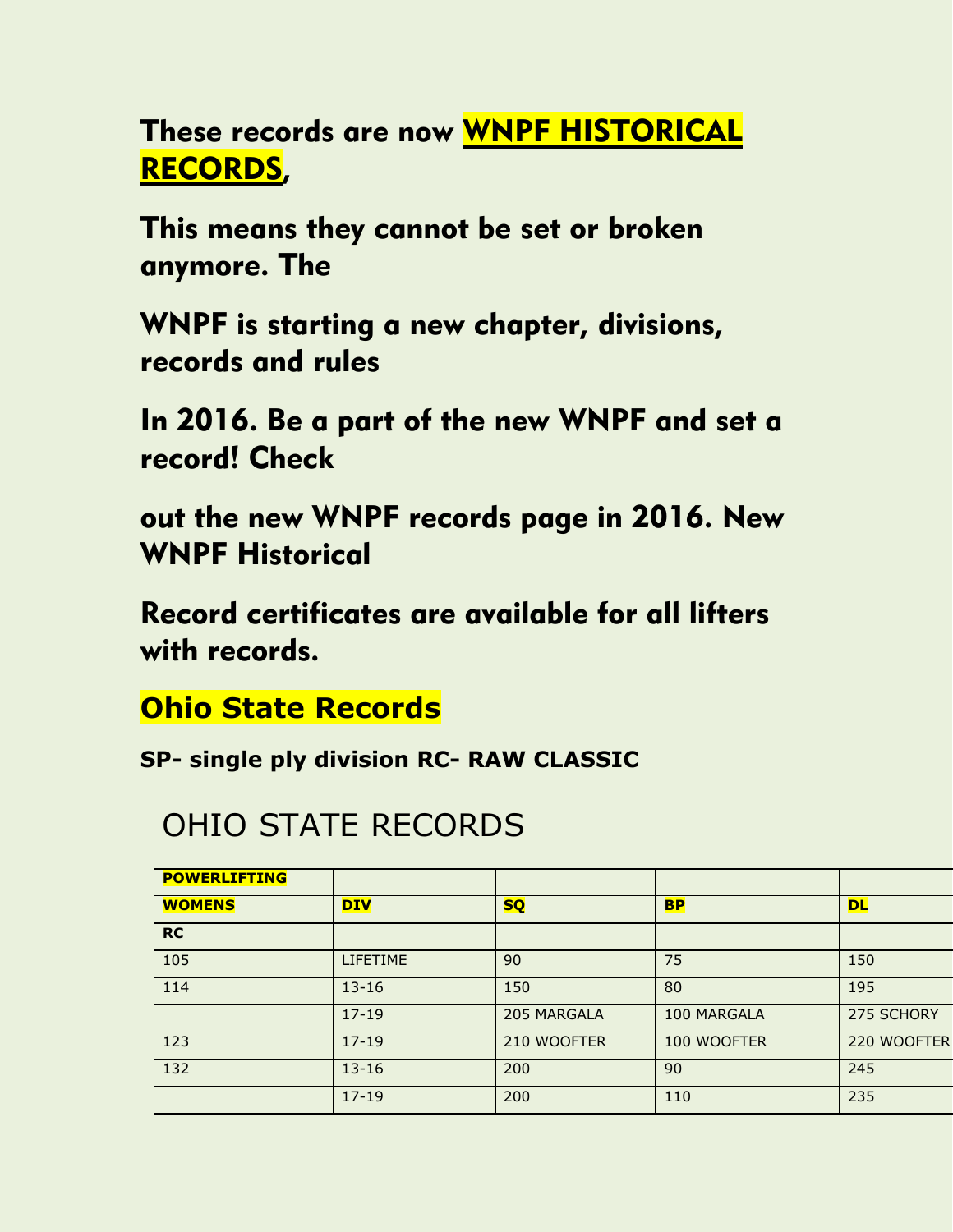|                    | <b>NOVICE</b>     | 155 MITCHELL          | 110 MITCHELL        | 245 MITCHELL    |
|--------------------|-------------------|-----------------------|---------------------|-----------------|
| 148                | 13-16 RC          | 180 SARBAUGH          | 105 SARBAUGH        | 225 SARBAUGI    |
|                    | 17-19 RC          | 265 KEISTER           | 115 KEISTER         | 315 KEISTER     |
|                    | $20 - 23$         | 240                   | 115                 | 270             |
|                    | LIFETIME          | 270                   | 120                 | 300             |
| 165                | 17-19 RC          | 230 MAYER             | 105 MAYER           | 255 MAYER       |
|                    | $17 - 19$         | 155                   | 100                 | 250             |
|                    | <b>JUNIOR RAW</b> | 170 KRASOWSKI         | 90 KRASOWSKI        | 230 KRASOWS     |
|                    | 45-49             | 170                   | 110                 | 230             |
|                    | <b>OPEN RC</b>    | <b>250 TOM</b>        | <b>180 TOM</b>      | <b>135 TOM</b>  |
|                    | <b>OPEN RAW</b>   | 265 ROBERTSON         | 140 FRANK           | 315 ROBERTSO    |
| <b>SHW</b>         | $17 - 19$         | 360 FLINNER           | 170 FLINNER         | 345 FLINNER     |
|                    | <b>OPEN RAW</b>   | 300 GALIP             | 205 GALIP           | 315 GALIP       |
|                    | 45-49             | 270 GREER             | 145 GREER           | 303 GREER       |
|                    |                   |                       |                     |                 |
| <b>WOMENS</b>      |                   |                       |                     |                 |
| <b>EQUIPPED</b>    |                   |                       |                     |                 |
| 123                | $20 - 23$         | 320                   | 180                 | 285             |
|                    | LIFETIME          | 320                   | 180                 | 285             |
| 132                | $13 - 16$         | 200                   | 115                 | 240             |
|                    | $17 - 19$         | 235                   | 140                 | 270             |
| 148                | LIFETIME          | 280 SCHAFFER          | <b>150 SCHAFFER</b> | 270 SCHAFFER    |
|                    | $20 - 23$         | 275                   | 145                 | 275             |
|                    | OPEN (SP)         | 300 BUGNER            | 180 BUGNER          | 285 BUGNER      |
|                    | <b>OPEN</b>       | 285(SP) SCHAFFER      | 170(SP) SCHAFFER    | 275 (SP)        |
|                    |                   |                       |                     | <b>SCHAFFER</b> |
| <b>WOMENS</b>      |                   |                       | <b>WOMENS SQUAT</b> |                 |
| <b>BENCH PRESS</b> |                   |                       | <b>ONLY</b>         |                 |
| <b>EQUIP.</b>      |                   |                       |                     |                 |
|                    | <b>DIVISION</b>   | <b>WEIGHT</b>         | <b>WT.CLASS</b>     | <b>DIVISION</b> |
| 123                | LIFETIME          | 130                   | 123                 | <b>JUNIOR</b>   |
|                    | $40 - 44$         | 125                   |                     |                 |
|                    | $50 - 54$         | 155 (SP) PROCTOR      |                     |                 |
|                    | $55 - 59$         | 145 SP PROCTOR        |                     |                 |
|                    | $60 - 64$         | <b>155 SP PROCTOR</b> |                     |                 |
| 132                | 45-49             | 140                   |                     |                 |
|                    |                   |                       |                     |                 |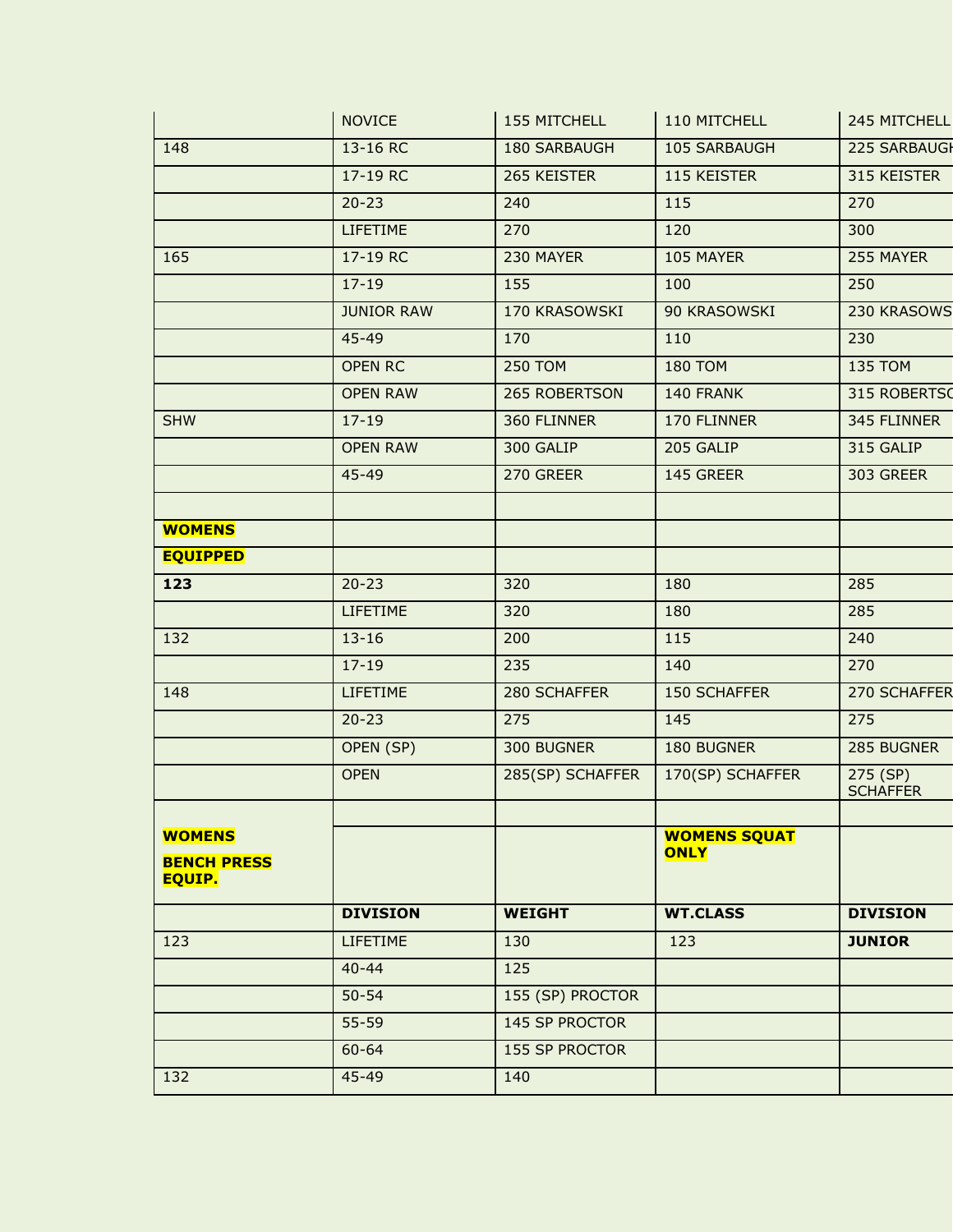| 132                    | $40 - 44$       | 125         |                       |                 |
|------------------------|-----------------|-------------|-----------------------|-----------------|
| 148                    | $13 - 16$       | 115         |                       |                 |
| <b>BENCH PRESS RAW</b> |                 |             | <b>DEADLIFT RAW</b>   |                 |
|                        |                 |             |                       |                 |
| 105                    | $13 - 16$       | 115         | 123                   | $17 - 19$       |
| 114                    | <b>LIFETIME</b> | 80          | 132                   | $17 - 19$       |
| 123                    | <b>LIFETIME</b> | 80          |                       | $35 - 39$       |
|                        | <b>LIFETIME</b> | 145         |                       | $50 - 54$       |
|                        | $40 - 44$       | 115         |                       | $55 - 59$       |
| 132                    | $40 - 44$       | 115         |                       |                 |
|                        | <b>LIFETIME</b> | 145         |                       |                 |
|                        | $35 - 39$       | 137 MONFORD | 148                   | $40 - 44$       |
|                        | $50 - 54$       | 105 WOLFE   |                       | <b>LIFETIME</b> |
| 148                    | $35 - 39$       | 170         | 165                   | $50 - 54$       |
|                        | $17 - 19$       | 115         |                       | $40 - 44$       |
|                        | <b>LIFETIME</b> | 137 SIMPSON |                       |                 |
|                        | $35 - 39$       | 140         |                       |                 |
| 165                    | $17 - 19$       | 115         |                       |                 |
|                        | $40 - 44$       | 115         | <b>BENCH FOR REPS</b> |                 |
|                        | <b>LIFETIME</b> | 226 BEASLEY | 123                   | $50 - 54$       |
|                        | <b>OPEN</b>     | 210         |                       | 55-59           |
|                        | <b>SUBS</b>     | 175         |                       |                 |
|                        | $20 - 23$       | 110         |                       |                 |
|                        | $40 - 44$       | 190 FOLEY   |                       |                 |
| 165                    | $50 - 54$       | 105         |                       |                 |
| 181                    | $40 - 44$       | 95          |                       |                 |
|                        | LIFETIME        | 210         |                       |                 |
|                        | <b>OPEN</b>     | 210         |                       |                 |
| <b>POWERLIFTING</b>    |                 |             |                       |                 |
| <b>MENS</b>            |                 |             |                       |                 |
|                        |                 |             |                       |                 |
| <b>100 RC</b>          | YOUTH           | 185         | 120                   | 225             |
| <b>114 EQUIPPED</b>    | $13 - 16$       | 195         | 100                   | 190             |
|                        |                 |             |                       |                 |
| <b>123 EQUIPPED</b>    | $13 - 16$       | 300         | 140                   | 270             |
|                        |                 |             |                       |                 |
| RC                     | $13 - 16$       | 185         | 110                   | 250             |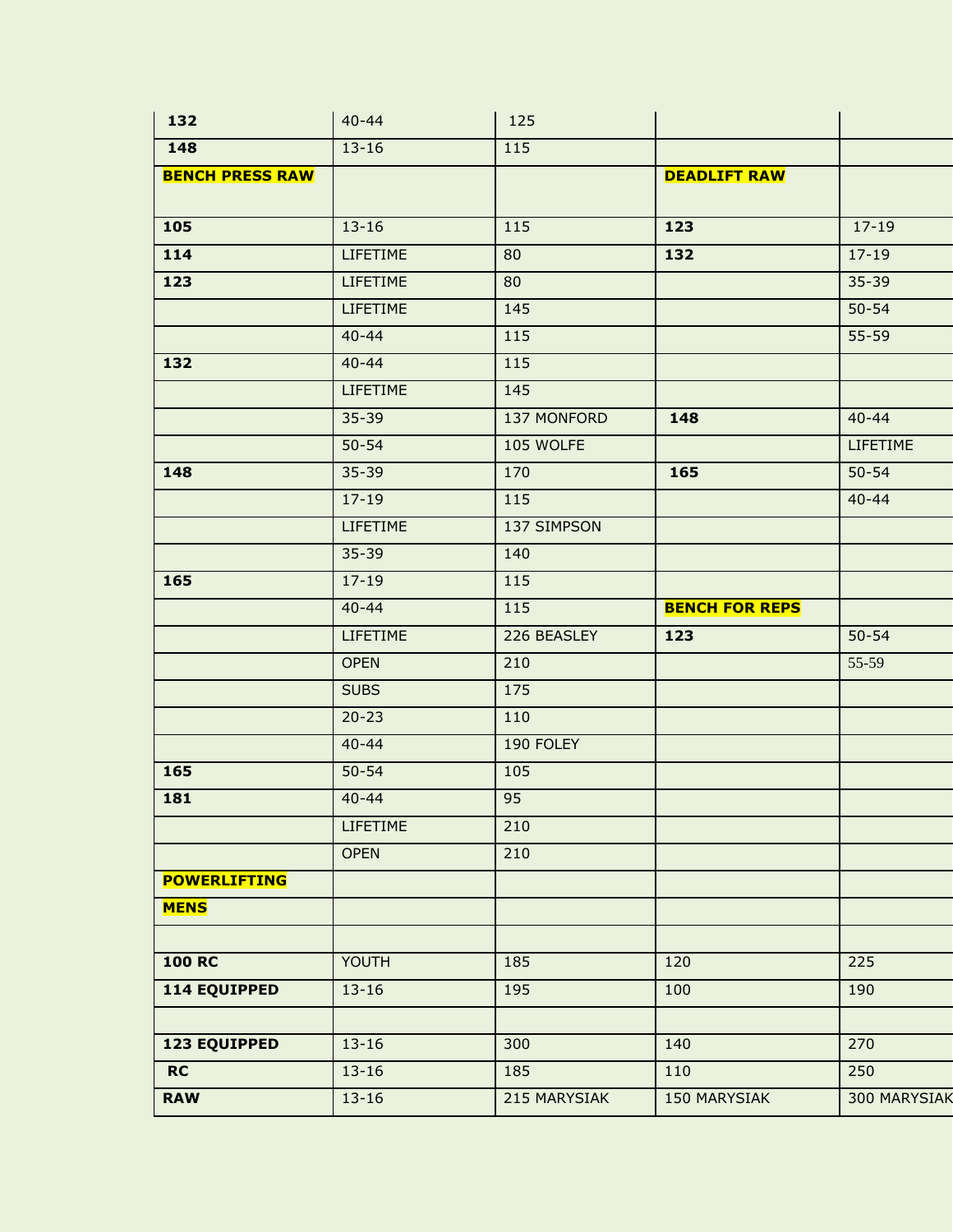| <b>132 EQUIPPED</b> | JR.           | 330 SMALL          | 170 SMALL      | 325 SMALL        |
|---------------------|---------------|--------------------|----------------|------------------|
| <b>RC</b>           | $13 - 16$     | 150                | 115            | 225              |
|                     | <b>OPEN</b>   | 315 WALTON         | 225 WALTON     | 415 WALTON       |
| <b>RAW</b>          | $13 - 16$     | 215 WILLIAMSON     | 145 WILLIAMSON | 255 WILLIAMS     |
|                     |               |                    |                |                  |
| 148EQUIPPED         | $13-16(SP)$   | 225 FENIMORE       | 90 FENIMORE    | 205 FENIMORE     |
|                     | $13 - 16$     | 260                | 185            | 340              |
|                     | $17-19$ (SP)  | 415 SHAFFER        | 275 SHAFFER    | 420 TSANGEOS     |
|                     | OPEN (SP)     | 430 MCCOY          | 340 MCCOY      | 525 MCCOY        |
|                     | 40-44 (SP)    | 430 MCCOY          | 340 MCCOY      | 525 MCCOY        |
|                     |               |                    |                |                  |
| <b>148 RC</b>       | $13 - 16$     | 315 HUNICK         | 255 HUNICK     | 375 HUNICK       |
|                     | $17 - 19$     | 305 KATIZH         | 250            | 420 KATIZH       |
|                     | $50 - 54$     | 285                | 175            | 475              |
|                     | $40 - 44$     | 370 MCCOY          | 255 MCCOY      | 455 MCCOY        |
|                     | <b>OPEN</b>   | 370 MCCOY          | 255 MCCOY      | 455 MCCOY        |
|                     |               |                    |                |                  |
| <b>165 EQUIPPED</b> | $13-16$ (SP)  | 335 BAUER          | 165 BAUER      | 345 BAUER        |
|                     | $17-19$ (SP)  | 385 SUTER          | 235 SUTER      | 485 SUTER        |
|                     | LIFETIME      | 600                | 345            | 570              |
|                     | OPEN (SP)     | 475 LEE            | 365 LEE        | <b>505 LEE</b>   |
|                     | <b>OPEN</b>   | 480                | 300            | 575              |
|                     | $35 - 39$     | 585 MCVANEY        | 350 MCVANEY    | 555 MCVANEY      |
|                     | 35-39 (SP)    | 600 MCVANEY        | 360 MCVANEY    | 575 MCVANEY      |
|                     | $40 - 44$     | <b>605 MCVANEY</b> | 375 MCVANEY    | 560 MCVANEY      |
|                     | 40-44 (SP)    | 600 MCVANEY        | 360 MCVANEY    | 570 MCVANEY      |
|                     | 45-49 (SP)    | 585 MCVANEY        | 355 MCVANEY    | 550 MCVANEY      |
|                     | 45-49         | 385                | 235            | 380              |
|                     |               |                    |                |                  |
| <b>165 RAW</b>      | $13 - 16$     | 355 SUTER          | 225 SUTER      | 470 SUTER        |
|                     | <b>OPEN</b>   | 480 HASSELMAN      | 305 HASSELMAN  | 600 HASSELMA     |
| <b>165 RC</b>       | $13 - 16$     | 350                | 275            | 450              |
|                     | $17 - 19$     | 425                | 265            | 500              |
|                     | <b>JUNIOR</b> | 465 ROSIE          | 325 ROSIE      | <b>500 ROSIE</b> |
|                     | $50 - 54$     | 350                | 250            | 425              |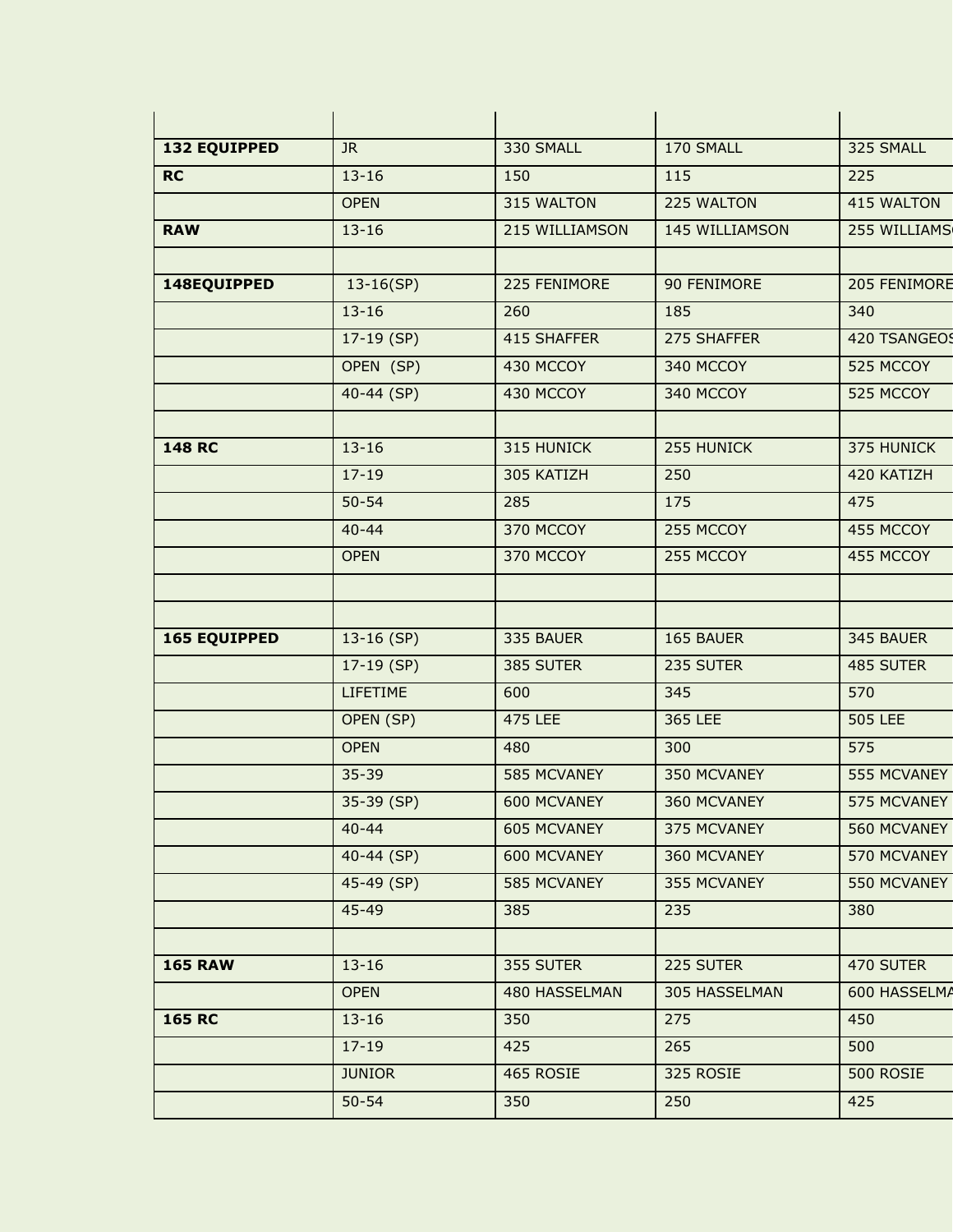| <b>181 EQUIPPED</b> | $60 - 64$       | 245                  | 185           | 315              |
|---------------------|-----------------|----------------------|---------------|------------------|
|                     | 40-44 (SP)      | 420 NOEBE            | 340 NOEBE     | 440 NOEBE        |
|                     | $17-19$ (SP)    | <b>450 STANTON</b>   | 280 STANTON   | 470 STANTON      |
|                     | <b>LIFETIME</b> | 470                  | 350           | 465              |
|                     | $35 - 39$       | 315                  | 295           | 380              |
|                     | $40 - 44$       | 385                  | 325           | 405              |
|                     | 45-49           | 455                  | 250           | 505              |
|                     | 55-59 DP        | <b>465 HAMSHER</b>   | 320 HAMSHER   | 405 HAMSHER      |
|                     | <b>NOVICE</b>   | 400                  | 320           | 460              |
|                     |                 |                      |               |                  |
| <b>181 RC</b>       | $17 - 19$       | 470 KWASNIKA         | 300 LYDEN     | 545 MILLER       |
|                     | $13 - 16$       | 375 MUSISCA          | 270 MUSISCA   | 445              |
|                     | $20 - 23$       | <b>460 FOX JR</b>    | 330 FOX JR    | 585 HICKS        |
|                     | <b>LIFETIME</b> | 520                  | 360           | 560              |
|                     | <b>OPEN</b>     | <b>460 FOX JR</b>    | 330 FOX JR    | 465 FOX JR       |
|                     | $35 - 39$       | 500                  | 315           | 510              |
|                     | $50 - 54$       | 405 DAVIS            | 255 DAVIS     | 425 DAVIS        |
|                     | $55 - 59$       | 410                  | 200           | 355              |
|                     | $60 - 64$       | 340                  | 170           | 400              |
|                     | 65-69           | 275 SWINGLE          | 160 SWINGLE   | 455 SWINGLE      |
| <b>181 RAW</b>      |                 |                      |               |                  |
|                     | $13 - 16$       | <b>305 HENDERSON</b> | 230HENDERSON  | 450 HENDERS      |
|                     | $17 - 19$       | 355 LLEWELLYN        | 240 LLEWELLYN | 405 LLEWLLY      |
|                     | <b>JUNIOR</b>   | 450 JENKINS          | 300 MARLOWE   | 520 JENKINS      |
|                     | <b>OPEN</b>     | 385 COSMA            | 245 COSMA     | 420 COSMA        |
|                     |                 |                      |               |                  |
| <b>198 EQUIPPED</b> | $13-16$ (SP)    | 385 PFEIFFER         | 265 PFEIFFER  | 400 PFEIFFER     |
|                     | 17-19SP         | 500 BRUNO            | 275 BRUNO     | 490 BRUNO        |
|                     | $17 - 19$       | 475                  | 365           | 475              |
|                     | $20 - 23$       | 450                  | 315           | 450              |
|                     | $20-23(SP)$     | 425 BRUNO            | 260 BRUNO     | <b>500 BRUNO</b> |
|                     | LIFETIME (SP)   | 605 POLIS            | 390 POLIS     | 580 POLIS        |
|                     | <b>OPEN</b>     | 550                  | 380           | 540              |
|                     | 35-39 (SP)      | 460 PINTO            | 345           | 485 PINTO        |
|                     | $40 - 44$       | 460                  | 325           | 500              |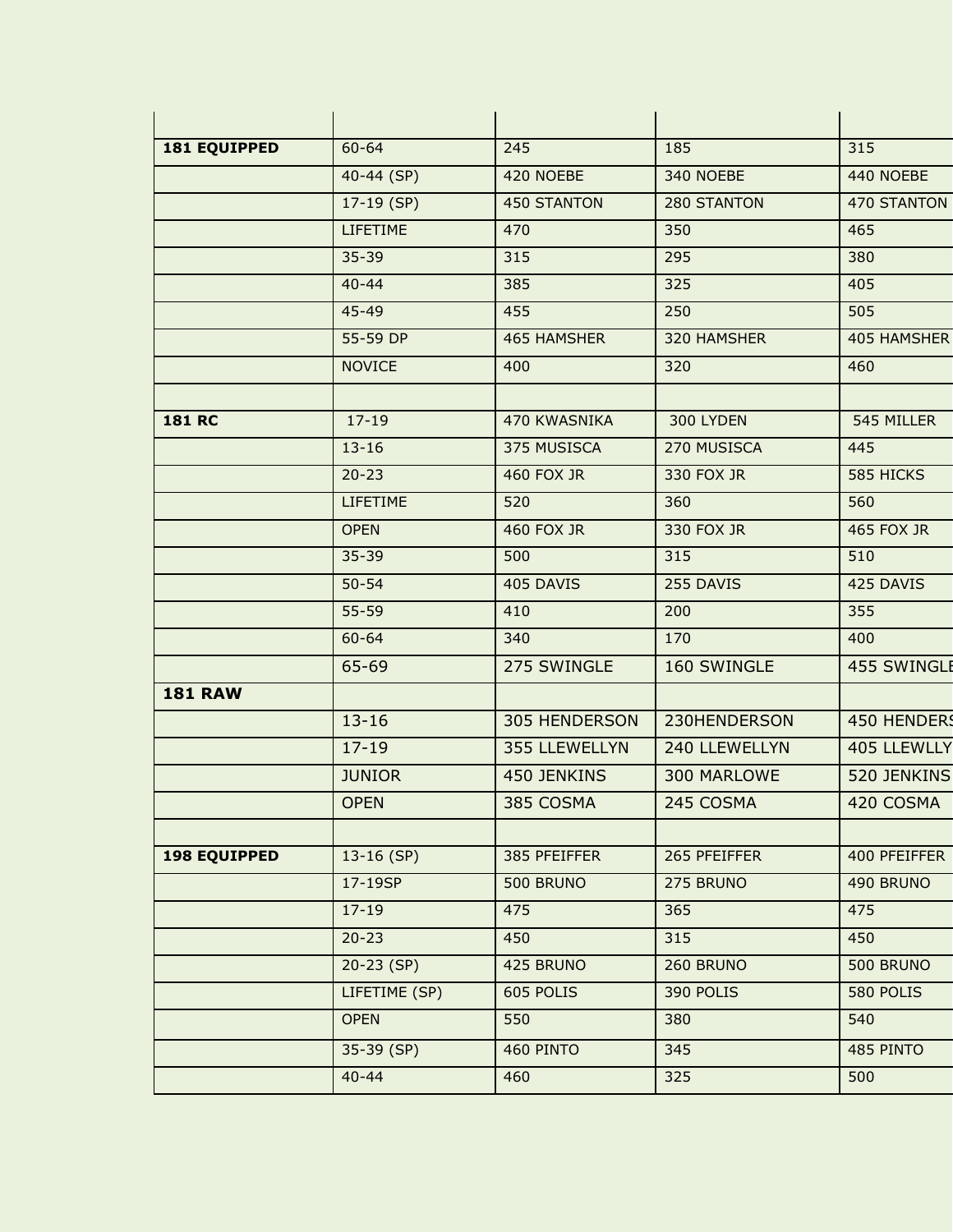|                | 40-44 (SP)      | 520 BAUER       | 375 BAUER      | 490 BAUER           |
|----------------|-----------------|-----------------|----------------|---------------------|
|                | OPEN (SP)       | 585 LYDEN       | 465 LYDEN      | 620 LYDEN           |
|                | 45-49 (SP)      | 625 PAGONIS     | 440 NOEBE      | 560 POLIS           |
|                | 45-49           | 530 POLIS       | 365 POLIS      | 530 POLIS           |
|                | $50 - 54$       | 535             | 390            | 505                 |
|                | 50-54SP         | 410 ACCORDINO   | 310 ACCORDINO  | 425 ACCORDIN        |
|                | $55 - 59$       | 500             | 320            | 475 ELLIS           |
|                |                 |                 |                |                     |
| <b>198 RC</b>  | $17 - 19$       | <b>515 GRAY</b> | 365 GRAY       | 525 GRAY            |
|                | $13 - 16$       | 300 MAYLE       | 220 MAYLE      | 450 MAYLE           |
|                | $20 - 23$       | 570 COX         | 355 LYDEN      | 600 COX             |
|                | <b>OPEN</b>     | 515 FOX         | 305 HOWARD     | <b>515 FOX</b>      |
|                | <b>LIFETIME</b> | 530             | 365            | 545                 |
|                | $35 - 39$       | 530             | 365            | 570                 |
|                | $40 - 44$       | 480 PAGONIS     | 305 PAGONIS    | 500 PAGONIS         |
|                | 45-49*          | 485 POLIS       | 290 POLIS      | 475 POLIS           |
|                | $50 - 54$       | 515 FOX         | <b>290 FOX</b> | 515 FOX             |
|                | $55 - 59$       | 455             | 185            | 400                 |
|                | $60 - 64$       | 440 MCCORKLE    | 185 MCCORKLE   | 375 MCCORKLI        |
|                | 65-69           | 485 SWINGLE     | 205 SWINGLE    | 520 SWINGLE         |
| <b>198 RAW</b> | $13-16$         | 360 KENNEALLY   | 210 KENNEALLY  | <b>440 KENNEALI</b> |
|                | $20 - 23$       | 515 NASCI       | 370 NASCI      | 600 NASCI           |
|                | 45-49           | 430 POLIS       | 315 GILLUM     | 500 POLIS           |
|                | <b>OPEN</b>     | <b>505 FOX</b>  | <b>280 FOX</b> | <b>525 FOX</b>      |
|                | $50 - 54$       | <b>505 FOX</b>  | <b>280 FOX</b> | <b>525 FOX</b>      |
|                | P/F/M           | 280 DEAMICIS    | 210 DEAMICIS   | 445 DEAMICIS        |
|                |                 |                 |                |                     |
| 220 EQUIPPED   | $13-16$ (SP)    | 220             | 135            | 270                 |
|                | $17-19$ (SP)    | 415 PFEIFFER    | 270 PFEIFFER   | 400 PFEIFFER        |
|                | $20 - 23$       | 530             | 410            | 530                 |
|                | $20 - 23(SP)$   | 625 MOORE       | 425 MOORE      | 505 MOORE           |
|                | <b>LIFETIME</b> | 615             | 505 KEENE      | 580                 |
|                | <b>OPEN</b>     | 530             | 430            | 570                 |
|                | OPEN (SP)       | 610 MAZUR       | 435 BAKER      | 625 MAZUR           |
|                | 35-39 (SP)      | 440 PINTO       | 275 PINTO      | 500 PINTO           |
|                | $35 - 39$       | 570             | 370            | 580                 |
|                |                 |                 |                |                     |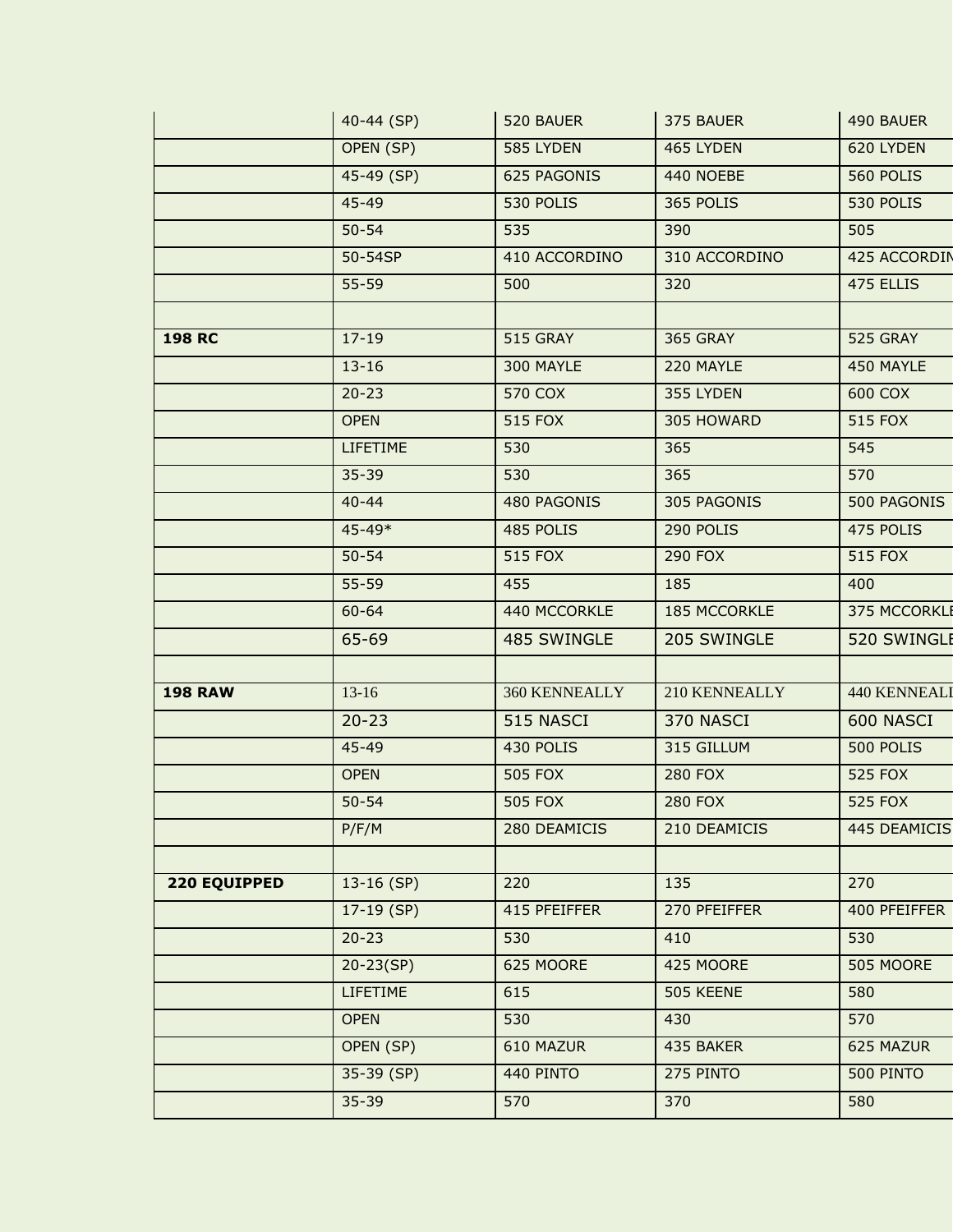|                | $40 - 44$        | 615                        | 455                   | 580                       |
|----------------|------------------|----------------------------|-----------------------|---------------------------|
|                | 40-44(SP)        | 639 NEWMAN                 | 501 NEWMAN            | 650 NEWMAN                |
|                | 45-49 (SP)       | 710 NEWMAN                 | 460 NEWMAN            | 610 NEWMAN                |
|                | $50 - 54$        | 560                        | 430                   | 515                       |
|                | $55 - 59$        | 550 PHILLIPS               | 400 PHILLIPS          | 530 PHILLIPS              |
|                | $55-59(SP)$      | 540 PHILLIPS               | 390 PHILLIPS          | 500 PHILLIPS              |
|                | POLICE/FIRE (SP) | 700 MAZUR                  | 390 MAZUR             | 630 MAZUR                 |
|                |                  |                            |                       |                           |
| <b>220 RC</b>  | $13 - 16$        | 350                        | 240                   | 370                       |
|                | $17 - 19$        | 450 LUCHINI                | 275 STANA             | 510 LUCHINI               |
|                | $20 - 23$        | 640 LYRAS                  | 425 LYRAS             | 635 LYRAS                 |
|                | <b>LIFETIME</b>  | 545                        | 425                   | 555                       |
|                | $40 - 44$        | 545                        | 350                   | 540                       |
|                | 45-49            | 410 PFEIFFER               | 310 PFEIFFER          | 435                       |
|                | POLICE/FIRE      | 410 PFEIFFER               | 310 PFEIFFER          | 405 PFEIFFER              |
|                |                  |                            |                       |                           |
| <b>220 RAW</b> | $17 - 19$        | 405 BAAL                   | <b>350 BAAL</b>       | 550 PHEIFFER              |
|                | $20 - 23$        | 560 NASCI                  | 405 NASCI             | 615 NASCI                 |
|                | 60-64            | 450 PHILLIPS               | 350 PHILLIPS          | 475 PHILLIPS              |
|                |                  |                            |                       |                           |
|                |                  |                            |                       |                           |
| 242 EQUIPPED   | $13-16$ (SP)     | 415 MAYLE                  | 265 MAYLE             | 405 MAYLE                 |
|                | $13 - 16$        | 535                        | 285                   | 535                       |
|                | $20 - 23$        | 135                        | 380                   | 135                       |
|                | LIFETIME (SP)    | 660 NEWMAN                 | 525 NEWMAN            | 615 NEWMAN                |
|                | <b>LIFETIME</b>  | 620<br><b>POFFENBERGER</b> | 485                   | 600<br><b>POFFENBERGE</b> |
|                | OPEN (SP)        | 665 MAZUR                  | <b>435 LONGNECKER</b> | 625 MAZUR                 |
|                | $35 - 39$        | 555                        | 485                   | 595                       |
|                | $40 - 44$        | 475                        | 330                   | 450                       |
|                | $40 - 44$ (SP)   | 405 AMBURGEY               | 350 AMBURGEY          | 485 AMBURGE               |
|                | 45-49SP          | 738 NEWMAN                 | 530 NEWMAN            | 611 NEWMAN                |
|                | 45-49            | 555                        | 415                   | 540                       |
|                | $50 - 54$        | 635                        | 460                   | 540                       |
|                | 55-59 (SP)       | 600 BROWN                  | 405 BROWN             | 530 BROWN                 |
|                | POLICE/F/M (SP)  | 675 MAZUR                  | 405 MAZUR             | 650 MAZUR                 |
|                | POLICE/F/M       | 635                        | 430                   | 550                       |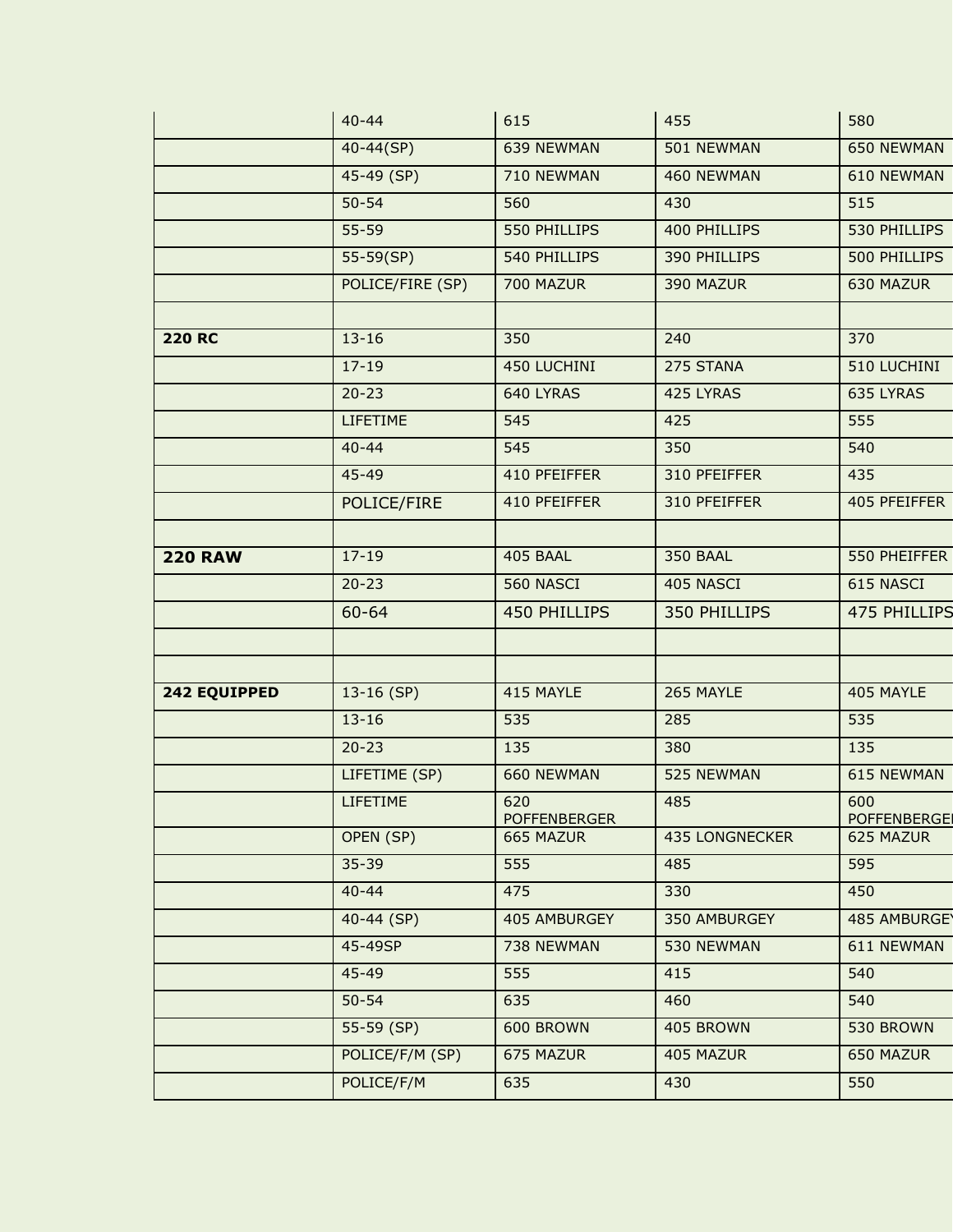| <b>242 RC</b>  | $20 - 23$       | <b>700 LYRAS</b>   | 450 LYRAS          | 650 LYRAS       |
|----------------|-----------------|--------------------|--------------------|-----------------|
|                | 35-39           | 510                | 320                | 585             |
|                | 45-49           | 500                | 350                | 475             |
|                | <b>LIFETIME</b> | 505                | 370                | 610             |
|                | $40 - 44$       | 565                | 450                | 600             |
|                | 45-49           | 550                | 380                | 530             |
|                | $50 - 54$       | 450 LOVEJOY        | 325 LOVEJOY        | 445 LOVEJOY     |
|                | <b>OPEN</b>     | 515 BAKER          | 335 BAKER          | 545 BAKER       |
| <b>242 RAW</b> |                 |                    |                    |                 |
|                | $17 - 19$       | 445 MCCLURKIN      | 295 MCCLURKIN      | 550 MCCLURKI    |
|                | $20 - 23$       | <b>685 MACHUGA</b> | 360 THOMPSON       | 600 THOMPSO     |
|                |                 |                    |                    |                 |
|                |                 |                    |                    |                 |
|                |                 |                    |                    |                 |
| 275 EQUIPPED   | <b>OPEN</b>     | 670 BOSLER         | 475 BOSLER         | 585 BOSLER      |
|                | $13 - 16$       | 355                | 175                | 390             |
|                | <b>LIFETIME</b> | 700                | 620                | 665             |
|                | 35-39 (SP)      | 540 BEGUE          | 575 BEGUE          | 440 BEGUE       |
|                | $35 - 39$       | 650                | 560                | 635             |
|                | $40 - 44$       | 675                | 465                | 575             |
|                | 40-44S          | 715                | 520                | 645             |
|                | 45-49SP         | 780 NEWMAN         | 560 NEWMAN         | 660 NEWMAN      |
|                | 45-49           | 640 BRAMMER        | 400                | 525             |
|                | $50-54$ (SP)    | 740 NEWMAN         | 540 NEWMAN         | 640 NEWMAN      |
|                | $50 - 54$       | 630 BRAMMER        | 340 BRAMMER        | 518 BRAMMER     |
|                |                 |                    |                    |                 |
| <b>275 RC</b>  | $13 - 16$       | 315 STEWART        | 170 STEWART        | 335 STEWART     |
|                | <b>LIFETIME</b> | 660                | 390                | 580             |
|                | <b>OPEN</b>     | 580 LEONARD        | <b>465 LEONARD</b> | 620 LEONARD     |
|                | 45-49           | 530 LOVEJOY        | 370 LOVEJOY        | 500 LOVEJOY     |
|                | <b>SUBS</b>     | 555                | 390                | 605             |
|                | $50 - 54$       | 515 LOVEJOY        | 355 LOVEJOY        | 485 LOVEJOY     |
| <b>275 RAW</b> | $17 - 19$       | 500 RUGGLES        | 300 RUGGLES        | 545 RUGGLES     |
|                | <b>JUNIOR</b>   | 435 MCCLURKIN      | 295 MCCLURKIN      | 575 MCCLURKI    |
|                | <b>OPEN</b>     | 405 CARMEN         | 275 CARMEN         | 465 CARMEN      |
|                | POLICE/FIRE     | 385 YORK           | 335 YORK           | <b>450 YORK</b> |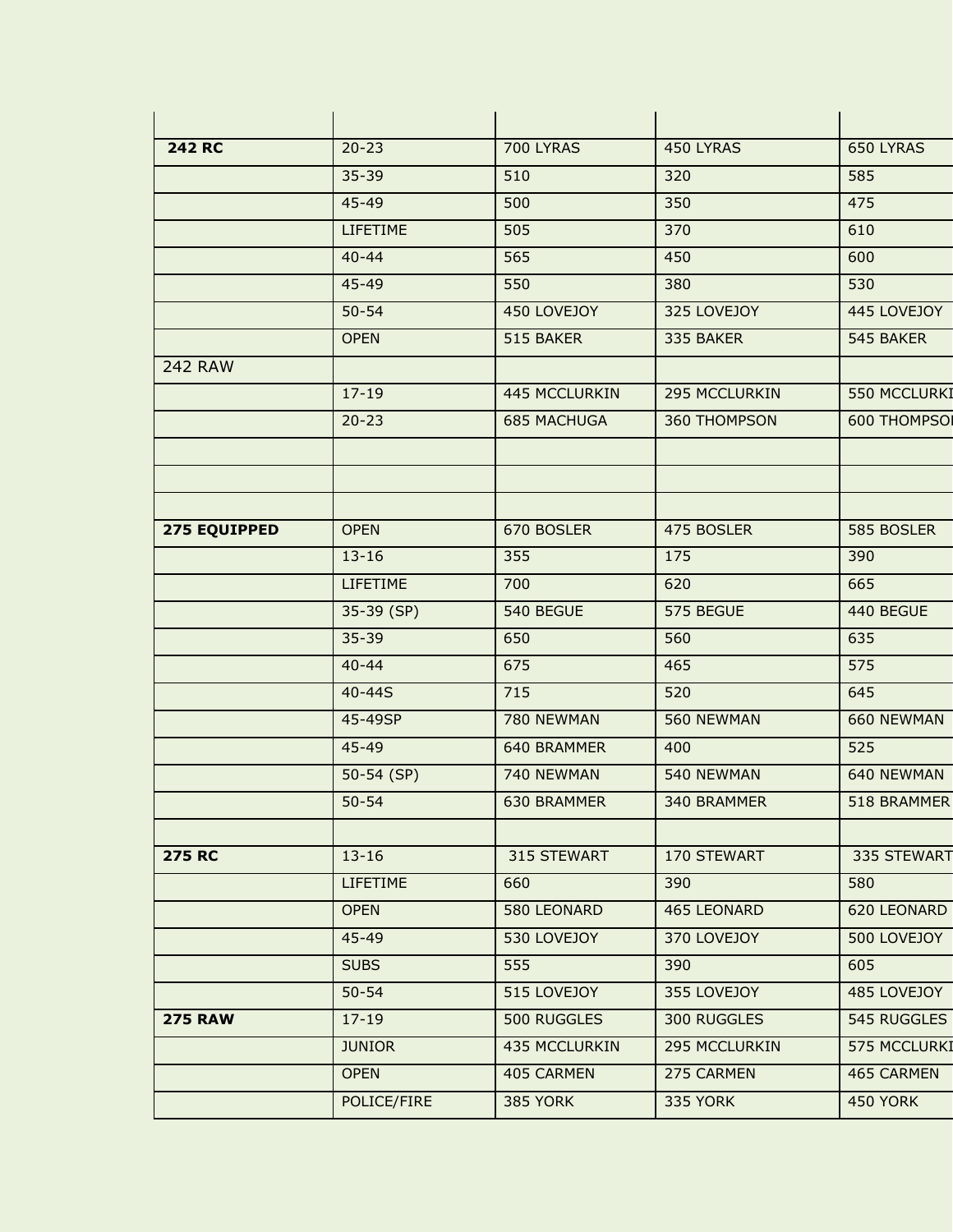|                                     | $13 - 16$        | $17 - 19$     | $20 - 23$     | <b>LIFETIME</b> |
|-------------------------------------|------------------|---------------|---------------|-----------------|
| <b>WT. CLASS</b>                    |                  |               |               |                 |
|                                     |                  |               |               |                 |
| <b>MEN BENCH</b><br><b>EQUIPPED</b> |                  |               |               |                 |
|                                     |                  |               |               |                 |
|                                     |                  |               |               |                 |
| <b>SHW RAW</b>                      | <b>OPEN</b>      | 465 STOCK     | 350 STOCK     | 550 STOCK       |
|                                     | POLICE/FIRE/MILT | 545 ATHA      | 345 ATHA      | <b>500 ATHA</b> |
|                                     | $45 - 49$        | 500           | 300           | 570             |
|                                     | $40 - 44$        | 465           | 350           | 505             |
|                                     | <b>OPEN</b>      | 545 ATHA      | 350 STOCK     | 550 STOCK       |
| <b>SHW RC</b>                       | $13 - 16$        | 415 MAYLE     | 280 MAYLE     | 460 MAYLE       |
|                                     |                  |               |               |                 |
|                                     | $50-54$ (SP)     | 650 LUKLAN    | 540 LUKLAN    | 610 LUKLAN      |
|                                     | $45 - 49$        | 850 PESHEK    | 700 PESHEK    | 640 PESHEK      |
|                                     | 45-49 (SP)       | 605 LUKLAN    | 525 LUKLAN    | 625 LUKLAN      |
|                                     | $40 - 44$        | 735           | 640           | 640             |
|                                     | $40 - 44(SP)$    | 800 PESHEK    | 405 PESHEK    | 600 PESHEK      |
|                                     | $35 - 39$        | 710           | 400           | 630             |
|                                     | <b>OPEN</b>      | 800 PESHEK    | 640 PESHEK    | 640 PESHEK      |
|                                     | <b>LIFETIME</b>  | 815 PESHEK    | 640           | 640             |
|                                     | LIFETIME (SP)    | 694 CLINE     | 573 CLINE     | 633 CLINE       |
|                                     | POLICE (SP)      | 694 CLINE     | 575 CLINE     | 633 CLINE       |
|                                     | <b>POLICE</b>    | 610           | 530           | 630             |
| <b>SHW EQUIPPED</b>                 | $13-16$ (SP)     | 565 MAYLE     | 365 MAYLE     | 475 MAYLE       |
|                                     |                  |               |               |                 |
|                                     |                  |               |               |                 |
| 300 RC                              | 45-49            | 365 GUTIERREZ | 335 GUTIERREZ | 485 GUTIERRE    |
|                                     |                  |               |               |                 |
| <b>300 RAW</b>                      | $17 - 19$        | 435 MCCLURKIN | 270 MCCLURKIN | 535 MCCLURKI    |
|                                     | <b>LIFETIME</b>  | 750 PESHEK    | 650 PESHEK    | 600 PESHEK      |
|                                     | $50-54$ (SP)     | 620 LUKLAN    | 580 LUKLAN    | 640 LUKLAN      |
|                                     | 45-49            | 635 LUKLAN    | 575 LUKLAN    | 610 LUKLAN      |
|                                     |                  |               |               |                 |
| 300                                 | <b>OPEN</b>      | 700 BOSLER    | 480 BOSLER    | 600             |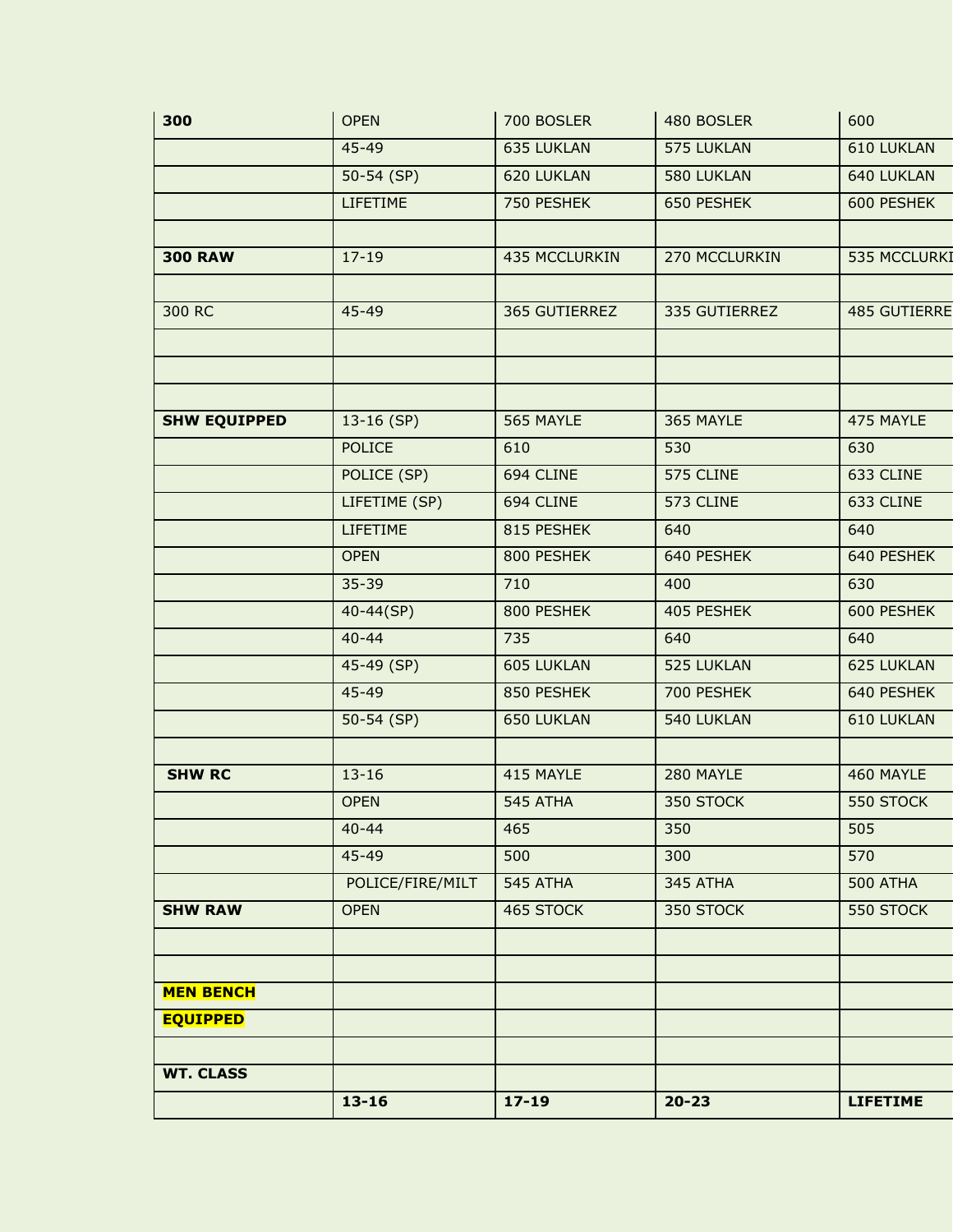| 114                       |                   |                            |                                    |                                    |
|---------------------------|-------------------|----------------------------|------------------------------------|------------------------------------|
| $\frac{123}{ }$           |                   |                            |                                    |                                    |
| 132                       |                   |                            |                                    | 325                                |
| 148                       | 235(SP) SCHAFFER  |                            |                                    | 450                                |
| $\frac{165}{ }$           | 245 (SP) HARRIS   |                            |                                    | 315                                |
| 181                       |                   |                            | 340                                | 475                                |
| 198                       | 265 (SP) PFEIFFER | 245                        | 290 DETTY                          | 455                                |
| 220                       |                   | 680 KOLB                   |                                    | 475<br>465(SP) KEENE               |
| 242                       |                   | 275SP BECK                 | 530                                | 425                                |
| $\frac{1}{275}$           |                   |                            |                                    | 530<br>405 (SP)<br><b>MATHAIOS</b> |
| 300                       |                   |                            |                                    |                                    |
| <b>SHW</b>                |                   |                            | 515                                | 620                                |
| <b>WT. CLASS</b>          |                   |                            |                                    |                                    |
|                           | 35-39             | $40 - 44$                  | 45-49                              | $50 - 54$                          |
|                           |                   |                            |                                    |                                    |
| 114                       |                   |                            |                                    |                                    |
| 123                       |                   |                            |                                    |                                    |
| 132                       |                   | 245                        |                                    |                                    |
| 148                       | 245               |                            |                                    |                                    |
| 165                       | 310               |                            |                                    |                                    |
| 181                       | 305               | 365                        | 350                                |                                    |
| 198                       | 360               | 370(SP)<br>465 (SP) KNIGHT | 360(SP) FIUMARA<br>335(SP) SCHULTZ | 405 (SP)                           |
| 220                       | 480               |                            |                                    | <b>CHRISSIS</b><br>360             |
| $\overline{242}$          | 375               |                            | 430                                | 430                                |
| $\overline{\mathbf{275}}$ | 465               | 390                        | 325 SKAGGS                         | 425                                |
| 300                       |                   |                            | 475 PESHEK                         | 350 (SP) FIUM<br>365 (SP) OGAN     |
| <b>SHW</b>                | 430               | 600                        | 475 (SP) PESHEK<br>470 (SP) BECK   |                                    |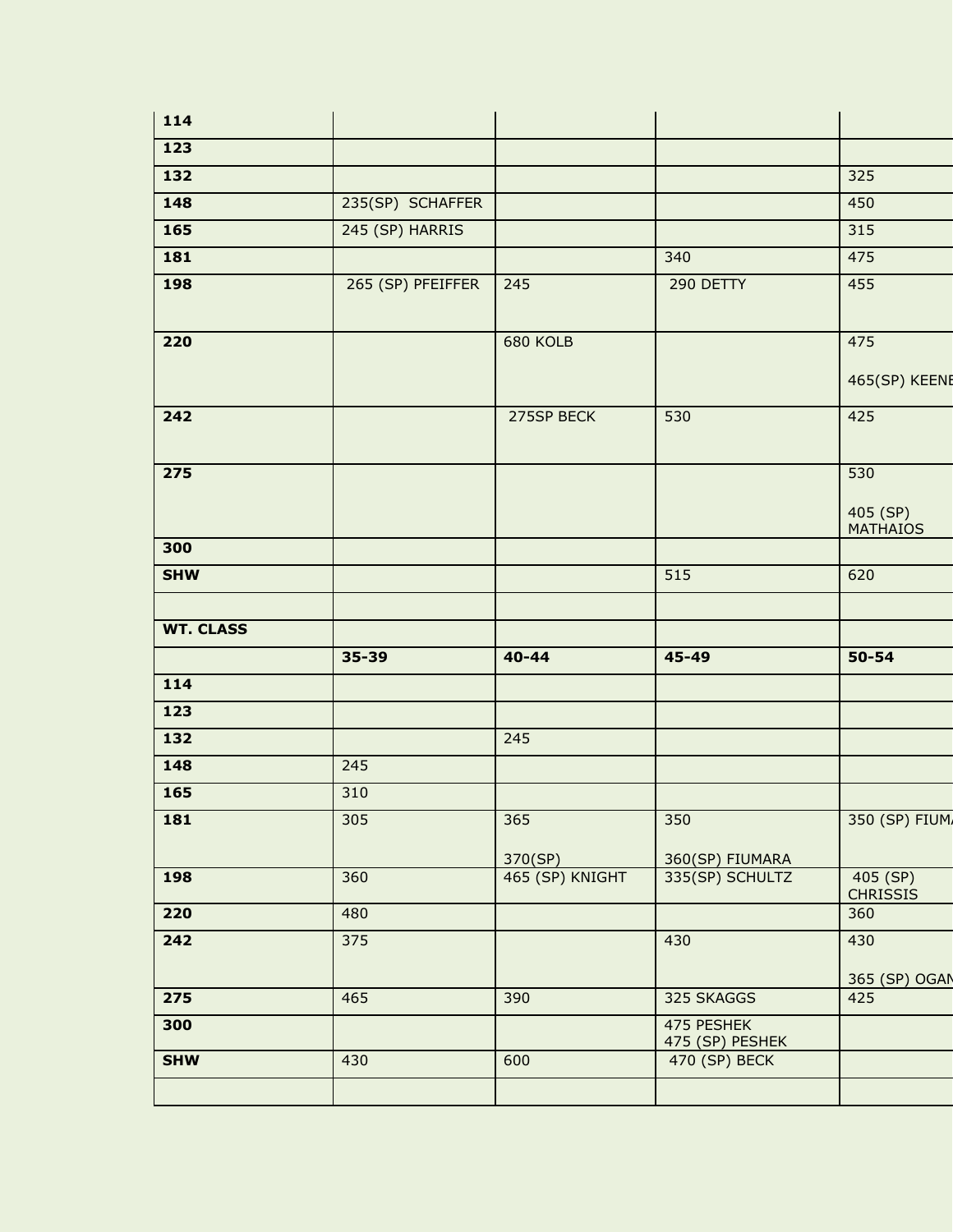| <b>WT. CLASS</b>          |                   |                              |               |                 |
|---------------------------|-------------------|------------------------------|---------------|-----------------|
|                           | 60-64             | 65-69                        | $70 - 74$     | <b>NOVICE</b>   |
| 114                       |                   |                              |               |                 |
| 123                       |                   |                              |               |                 |
| 132                       |                   |                              |               |                 |
| 148                       |                   |                              |               |                 |
| 165                       |                   |                              |               |                 |
| 181                       |                   |                              |               |                 |
| 198                       | 410 BENFORD-DP    |                              |               | 360             |
| 220                       | 385 PHILLIPS (SP) |                              |               | 350             |
| 242                       | $\frac{1}{375}$   | 400 BIDINOTTO                | 315 BIDINOTTO |                 |
|                           | 365(SP)           | 400 (SP)<br><b>BIDINOTTO</b> |               |                 |
| 275                       | 360               |                              |               |                 |
| <b>SHW</b>                |                   |                              |               | 475             |
|                           |                   |                              |               |                 |
| <b>BENCH PRESS</b>        |                   |                              |               |                 |
| <b>MENS RAW</b>           |                   |                              |               |                 |
|                           |                   |                              |               |                 |
| <b>WT. CLASS</b>          |                   |                              |               |                 |
|                           | $13 - 16$         | $17 - 19$                    | $20 - 23$     | <b>LIFETIME</b> |
| 114                       |                   |                              |               |                 |
| 123                       |                   |                              |               |                 |
| 132                       | 130               |                              |               |                 |
| 148                       | 225 HUNICK        | 235                          |               |                 |
| <b>165</b>                | 275               | 280 LEONELLO                 | 352 SPIRTOS   | 352 SPIRTOS     |
| 181                       | 200               | 365                          | 260 O'NEILL   | 350 SPIRTOS     |
| 198                       | 225               | 345                          | 355           | 335             |
| 220                       |                   | 300                          |               | 425             |
| $\overline{242}$          | 340 NEWCOMB       | 315                          | 350 ERICCSON  | 440             |
| $\overline{\mathbf{275}}$ |                   |                              |               | 450 BEHARI      |
| 300                       |                   |                              |               |                 |
| <b>SHW</b>                |                   |                              |               | 500             |
|                           |                   |                              |               |                 |
|                           |                   |                              |               |                 |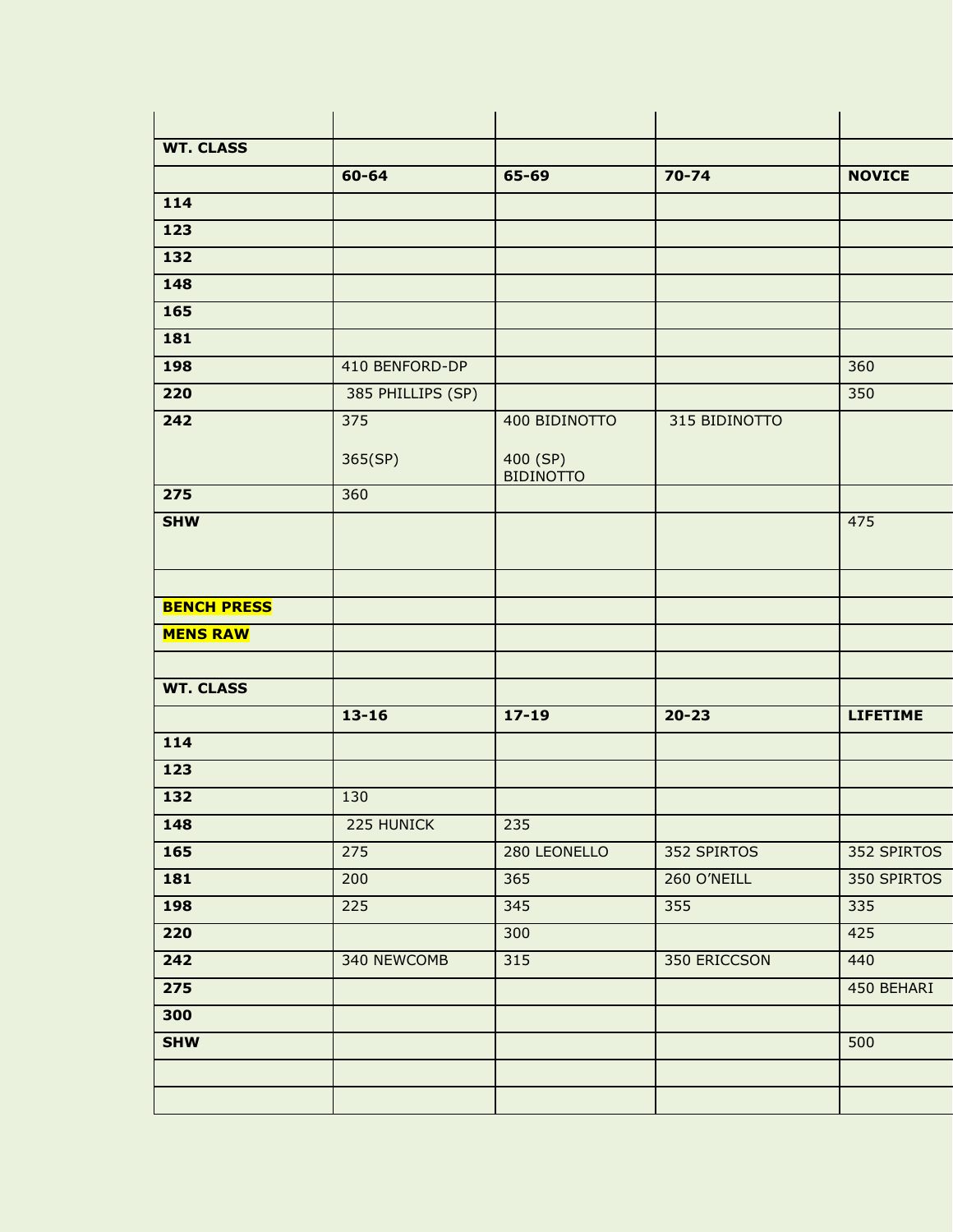| <b>WT. CLASS</b>     |             |               |               |                 |
|----------------------|-------------|---------------|---------------|-----------------|
|                      | 35-39       | $40 - 44$     | 45-49         | 50-54           |
| 114                  |             |               |               |                 |
| 123                  |             |               |               |                 |
| 132                  |             | 245 MARQUINEZ |               |                 |
| 148                  |             |               |               |                 |
| <b>165</b>           |             | 310 BERGER    | 260 BRUNO     | 235             |
| 181                  | 330 MULLENS | 380 MULLINS   | 225           | 330             |
| 198                  | 335         | 355           | 335 GILLUM    | 330             |
| 220                  |             | 405 COOKE     | 330           | 330             |
| 242                  | 440         | 455 ROBINSON  | 405 COOKE     | 365             |
| 275                  | 445         | 450 BEHARI    | 335           | 375             |
| <b>SHW</b>           |             | 450 BEHARI    | 400 SABATINO  |                 |
|                      | 315         |               |               |                 |
|                      |             |               |               |                 |
| <b>WT. CLASS</b>     |             |               |               |                 |
|                      | $60 - 64$   | 65-69         | $70 - 74$     | <b>NOVICE</b>   |
| 114                  |             |               |               |                 |
| 123                  |             |               |               |                 |
| 132                  |             |               |               |                 |
| 148                  |             |               |               |                 |
| 165                  |             |               |               |                 |
| 181                  | 325 FREEMAN |               |               | 185             |
| 198                  | 320 FREEMAN | 275 MCNEILL   | 235 MCNEILL   |                 |
| 220                  |             |               |               |                 |
| $\boxed{242}$        | 330         | 320 CALHOUN   | 315 BIDINOTTO |                 |
| 275                  | 310         |               |               |                 |
| 300                  |             |               |               |                 |
| <b>SHW</b>           | 350         |               |               |                 |
|                      |             |               |               |                 |
| <b>DEADLIFT</b>      |             |               |               |                 |
| <b>MENS EQUIPPED</b> |             |               |               |                 |
|                      |             |               |               |                 |
| <b>WT. CLASS</b>     |             |               |               |                 |
|                      | $13 - 16$   | $17 - 19$     | $20 - 23$     | <b>LIFETIME</b> |
| 114                  |             |               |               |                 |
| 123                  | 270         |               |               |                 |
|                      |             |               |               |                 |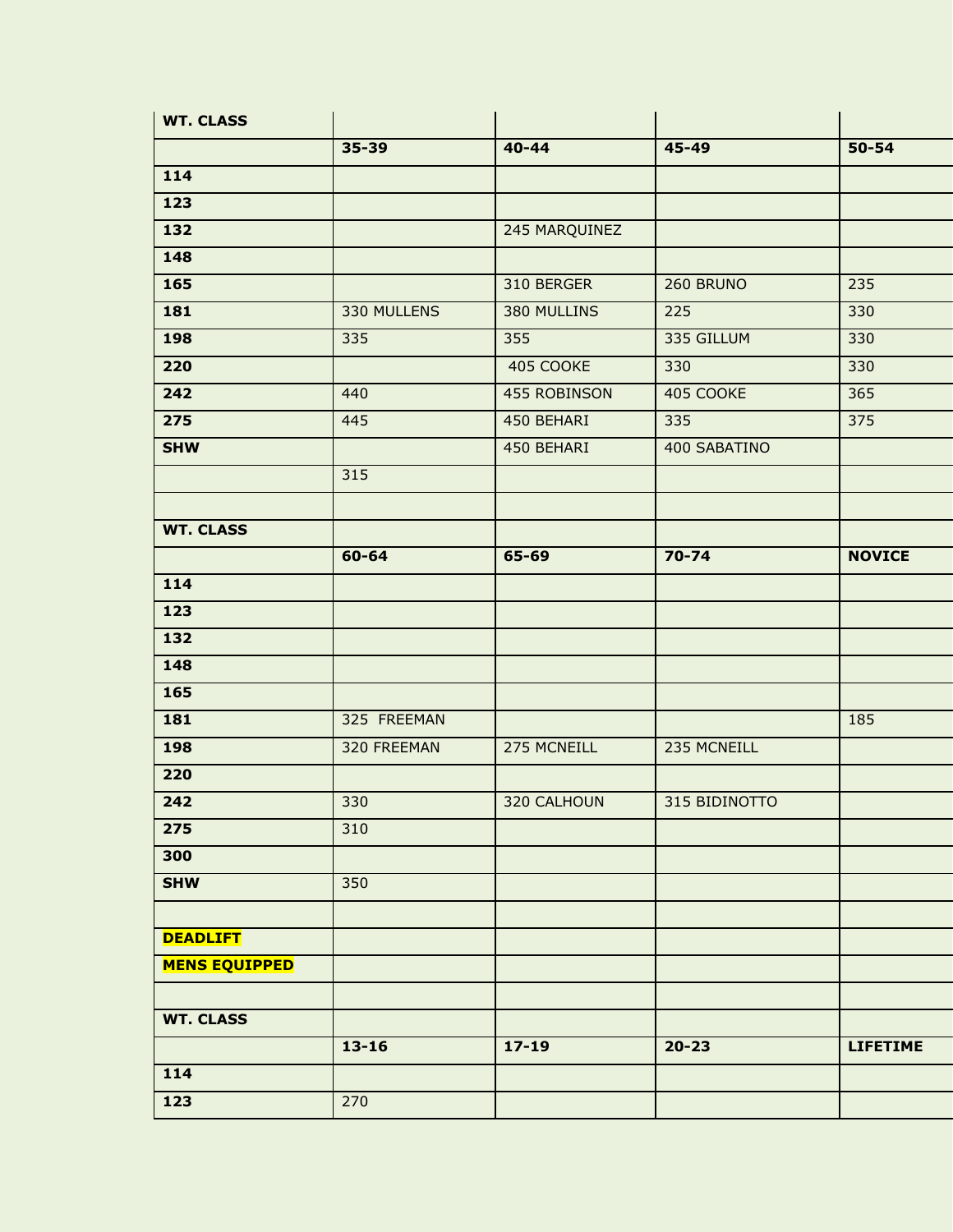| 132                       |              |               |               |                |
|---------------------------|--------------|---------------|---------------|----------------|
| 148                       |              | 455 KATICH    |               |                |
| <b>165</b>                |              |               |               |                |
| 181                       |              |               |               | 570            |
| <b>198</b>                |              |               |               | 450 FILES      |
| 220                       |              | 630 KOLB      | 500           | 525            |
| $\overline{242}$          |              |               | 530           |                |
| $\overline{\mathbf{275}}$ | 605          |               |               | 525 MATHAIO    |
| <b>SHW</b>                |              |               | 505           | 585            |
|                           |              | 515           |               |                |
|                           |              |               |               |                |
| <b>WT. CLASS</b>          |              |               |               |                |
|                           | 35-39        | $40 - 44$     | 45-49         | $50 - 54$      |
| 114                       |              |               |               |                |
| 123                       |              |               |               |                |
| 132                       |              |               |               |                |
| 148                       |              |               |               |                |
| $\frac{165}{ }$           | 405          |               |               |                |
| 181                       | 535          |               |               |                |
| 198                       |              | 590           |               |                |
| 220                       |              | 485           |               |                |
| 242                       |              |               | 525           |                |
| 275                       | 605          |               | 560 BARDOS    |                |
| <b>SHW</b>                | 635          |               |               | <b>525 DAY</b> |
|                           |              |               |               |                |
| <b>WT. CLASS</b>          |              |               |               |                |
|                           | 60-64        | 65-69         | $70 - 74$     | <b>NOVICE</b>  |
| 114                       |              |               |               |                |
| $\overline{123}$          |              |               |               |                |
| 132                       |              |               |               |                |
| 148                       |              |               |               |                |
| $\frac{165}{ }$           |              |               |               |                |
| 181                       |              |               |               |                |
| 198                       |              |               |               |                |
| 220                       | 500 PHILLIPS |               |               |                |
| $\boxed{242}$             |              | 330 BIDINOTTO | 370 BIDINOTTO |                |
|                           |              |               |               |                |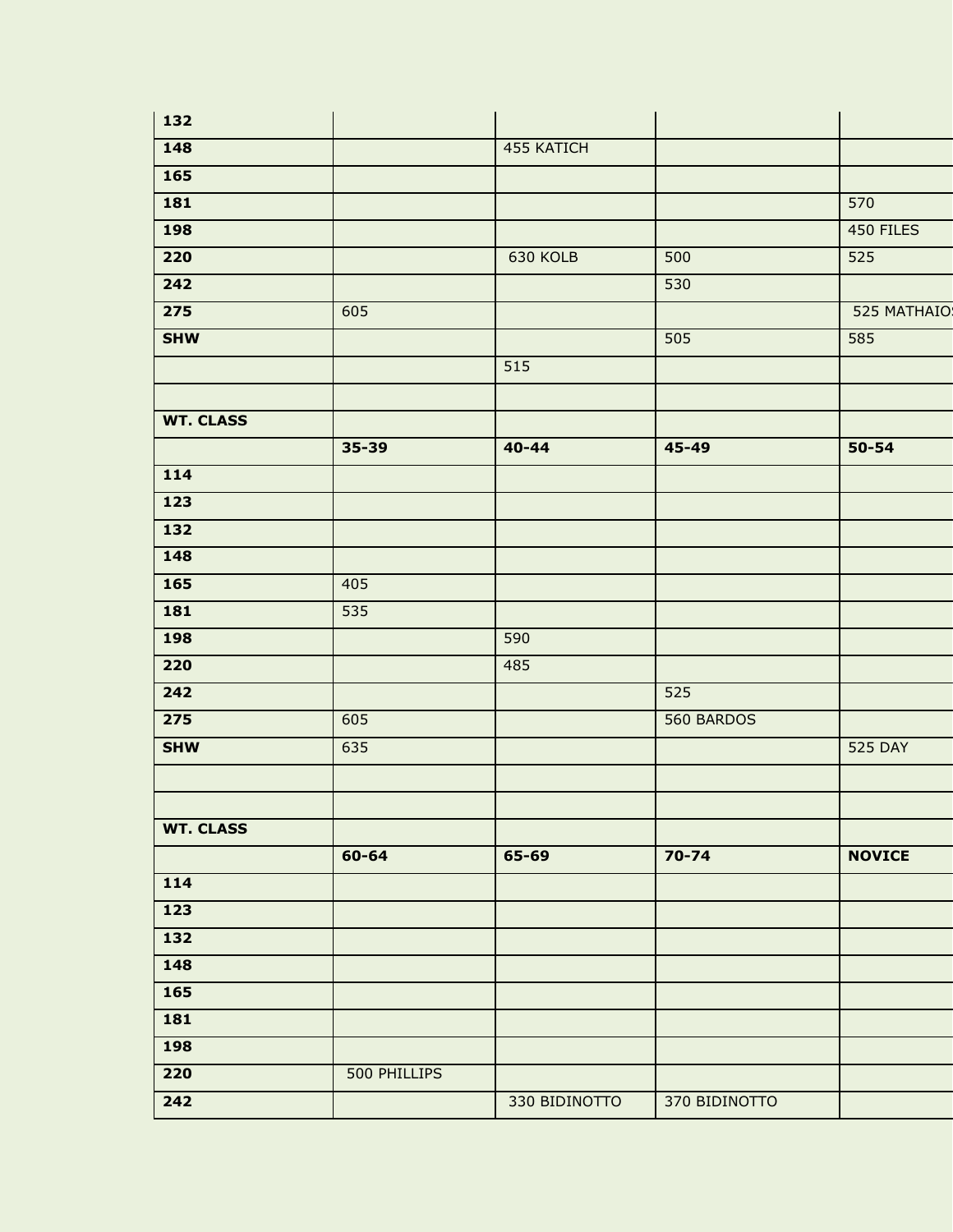| 275              |                 |                    |              |                 |
|------------------|-----------------|--------------------|--------------|-----------------|
| <b>SHW</b>       |                 |                    |              |                 |
|                  |                 |                    |              |                 |
| <b>DEADLIFT</b>  |                 |                    |              |                 |
| <b>MENS RAW</b>  |                 |                    |              |                 |
| <b>WT. CLASS</b> |                 |                    |              |                 |
|                  | $13 - 16$       | $17 - 19$          | $20 - 23$    | <b>LIFETIME</b> |
| 114              | 110 (8-9) LENZI |                    |              |                 |
| 123              | 270             |                    |              |                 |
| 132              | 285             |                    |              |                 |
| 148              | 315 HUBERT      |                    |              |                 |
| 165              | 405             | 375                |              |                 |
| 181              | 310             |                    | 405 O'NEILL  | 335             |
| 198              | 350             | 460 CROSBY         | 530 LYDEN    | 560             |
| 220              |                 | 445                |              | 480             |
| $\overline{242}$ | 375 NEWCOMB     |                    |              | 560             |
| 275              |                 | 485                |              | 550             |
| <b>SHW</b>       |                 |                    | 610          |                 |
|                  |                 |                    |              |                 |
| <b>WT. CLASS</b> |                 |                    |              |                 |
|                  | 35-39           | $40 - 44$          | 45-49        | 50-54           |
| 114              |                 |                    |              |                 |
| 123              |                 |                    |              |                 |
| 132              |                 |                    |              |                 |
| 148              |                 |                    |              |                 |
| 165              |                 | 480 GREGORY        | 360 BRUNO    |                 |
| 181              | 400             |                    |              |                 |
| 198              | 380             |                    |              | 425 CHRISSIS    |
| 220              |                 | 400                | 555 ROTHGERY |                 |
| 242              |                 | <b>610 CROSKEY</b> |              |                 |
| $\frac{1}{275}$  | 580             | 570 ROBINSON       | 520 BARDOS   | 525 BARDOS      |
| 300              |                 |                    |              | 550 PESHEK      |
| <b>SHW</b>       |                 |                    | 560 SABATINO |                 |
|                  |                 |                    |              |                 |
|                  |                 |                    |              |                 |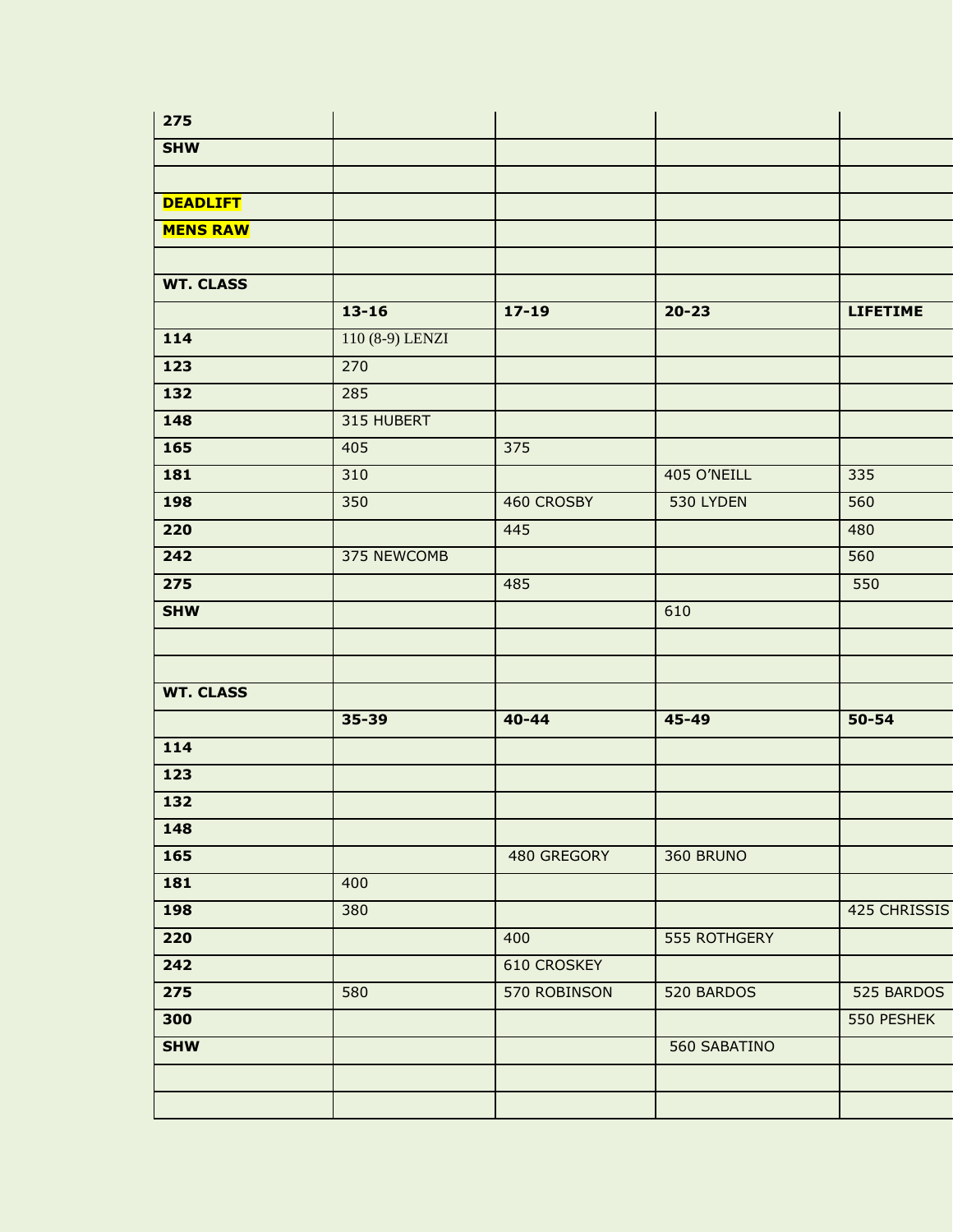| <b>WT. CLASS</b>                        |              |               |               |               |
|-----------------------------------------|--------------|---------------|---------------|---------------|
|                                         | 60-64        | 65-69         | $70 - 74$     | <b>NOVICE</b> |
| 114                                     |              |               |               |               |
| 123                                     |              |               |               |               |
| 132                                     |              |               |               |               |
| 148                                     |              |               |               |               |
| 165                                     |              |               |               |               |
| 181                                     |              |               |               | 305           |
| 198                                     |              |               | 340 MCNEILL   |               |
| 220                                     | 515 PHILLIPS |               |               |               |
| $\overline{242}$                        |              | 360 CALHOUN   | 370 BIDINOTTO |               |
| $\overline{\mathbf{275}}$               |              |               | 315           |               |
| <b>SHW</b>                              |              |               |               |               |
|                                         |              |               |               |               |
|                                         |              |               |               |               |
| <b>SQUAT</b>                            |              |               |               |               |
| <b>MENS EQUIPPED &amp;</b><br><b>RC</b> |              |               |               |               |
| <b>WT. CLASS</b>                        |              |               |               |               |
|                                         | $11 - 12*$   | $13 - 16$     |               | $20 - 23$     |
|                                         |              |               | $17 - 19$     |               |
| $\frac{114}{114}$                       |              |               |               |               |
| 123                                     |              |               |               |               |
| 132                                     |              |               |               |               |
| 148                                     | $205 - RC$   |               |               |               |
| 165                                     |              |               |               |               |
| 181                                     |              | 300-RC        |               |               |
| <b>198</b>                              |              | $210 - RC$    |               |               |
|                                         |              | 500(SP) BRUNO |               |               |
| 220                                     |              |               |               |               |
| $\overline{242}$                        |              |               |               |               |
| $\overline{\mathbf{275}}$               |              |               |               |               |
|                                         |              |               |               |               |
| <b>SHW</b>                              |              |               |               |               |
|                                         |              |               |               |               |
|                                         |              |               |               |               |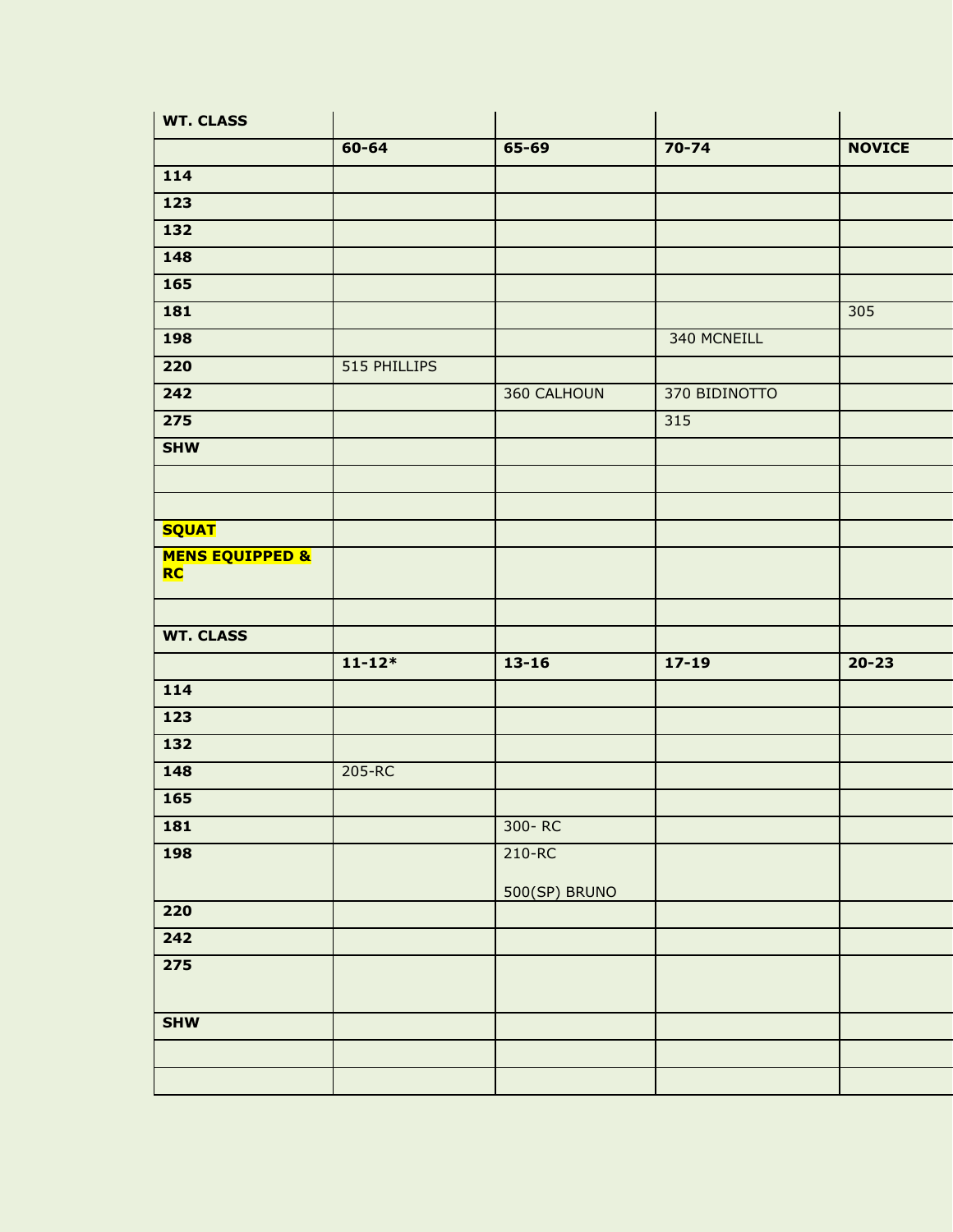| <b>WT. CLASS</b> |                             |                      |                       |               |
|------------------|-----------------------------|----------------------|-----------------------|---------------|
|                  | $35 - 39$                   | $40 - 44$            | 45-49                 | $50 - 54$     |
| 114              |                             |                      |                       |               |
| 123              |                             |                      |                       |               |
| $\frac{132}{ }$  |                             |                      |                       |               |
| 148              |                             |                      |                       |               |
| <b>165</b>       |                             | 385<br>390-RC        |                       |               |
| 181              | 565<br>360RC                |                      |                       |               |
| <b>198</b>       | 520 RC- MCNINCH             |                      |                       |               |
| 220              | 530-RC<br>415               | 375<br>435-RC TURNER |                       | 225-RC        |
| 242              | 550-RC-<br><b>FRYBERGER</b> |                      |                       |               |
| 275              |                             | 710                  |                       |               |
| <b>SHW</b>       | 530                         |                      |                       |               |
|                  |                             |                      |                       |               |
| <b>WT. CLASS</b> |                             |                      |                       |               |
|                  | 60-64                       | 65-69                | $70 - 74$             | <b>NOVICE</b> |
| 114              |                             |                      |                       |               |
| 123              |                             |                      |                       |               |
| 132              |                             |                      |                       |               |
| 148              |                             |                      |                       |               |
| <b>165</b>       |                             |                      |                       |               |
| <b>181</b>       |                             |                      |                       |               |
| 198              |                             |                      |                       |               |
| 220              |                             |                      |                       |               |
| 242              |                             |                      |                       |               |
| 275              |                             |                      |                       |               |
| <b>SHW</b>       |                             |                      |                       |               |
| <b>POWERCURL</b> |                             |                      | <b>BENCH FOR REPS</b> |               |
| 165              | $17 - 19$                   | 145- FAIT            |                       |               |
|                  | <b>OPEN</b>                 | 141- SPIRTOS         | 165                   | $17-19$       |
|                  | $50 - 59$                   | 155 BEAL             |                       | <b>JUNIOR</b> |
|                  |                             |                      |                       |               |